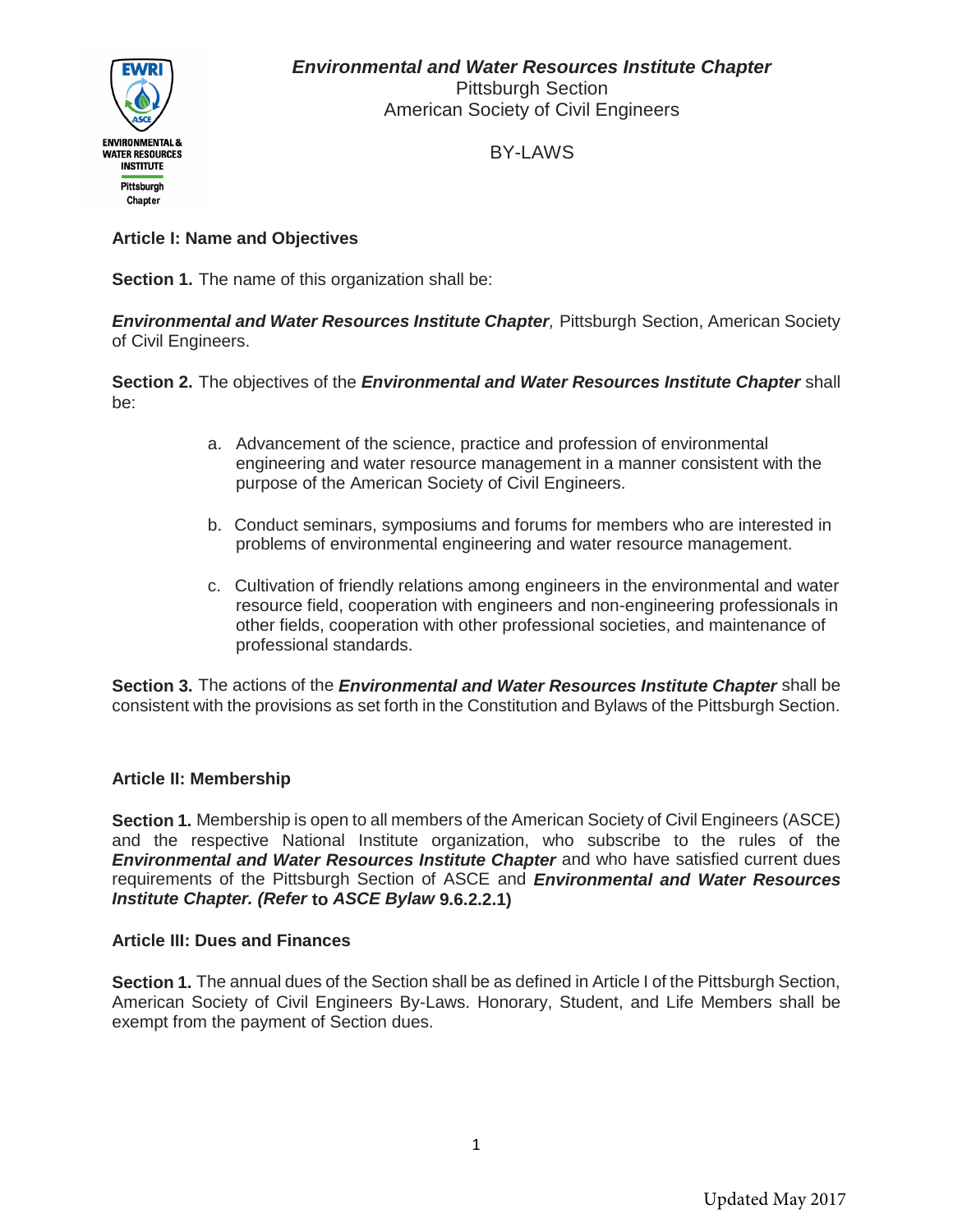

BY-LAWS

# **Article IV: Officers**

**Section 1.** The officers of the *Environmental and Water Resources Institute Chapter* shall be Chairman, Vice Chairman, Secretary and/or Treasurer, the latest active resident Past-Chairman who, with one Ex-Officio representative of each active EWRI Student Chapter shall constitute a Board of Directors in which the government of the *Environmental and Water Resources Institute Chapter* shall be vested.

**Section 2.** All elected officers shall be elected for terms of one year, which terms shall begin at the close of the Annual Meeting and continue until the next election.

**Section 3.** Officers must meet ASCE and *Environmental and Water Resources Institute* requirements.

**Section 4.** The *Vice Chairman* shall fill a vacancy in the office of *Chairman.* Other vacancies shall be filled for the unexpired term by appointment by the Board of Directors.

**Section 5.** The duties of officers shall include the following:

- a. Chairman Presides over **Environmental and Water Resources Institute Chapter** meetings. Ex-officio member of all subcommittees. Coordinate *Environmental and Water Resources Institute Chapter* activities. Establishes and distributes agenda for each meeting. Responsible for coordination with the Pittsburgh Section Board of Directors. Submits periodic reports to the Board regarding programs and activities of the *Environmental and Water Resources Institute Chapter*.
- b. **Vice Chairman**: Assists **Chairman**. Presides over *Environmental and Water Resources Institute Chapter* meetings in absence of the **Chairman**.
- c. **Treasurer**: Responsible for fiduciary matters for the *Environmental and Water Resources Institute Chapter.* Responsible for collection of fees at activities and disbursements to cover costs. Extra-ordinary costs require approval of the majority of the Board of Directors. Submits a financial report at each Board of Directors' meetings. Maintains a book of yearly accounts. Annually submits, by June 30, the *Environmental and Water Resources Institute Chapter* annual report to the Treasurer of the Board of Directors.
- d. **Secretary**: Keeps minutes of the meetings and distributes them prior to the next meeting. Sends letters of appreciation to speakers. Conduits correspondence as directed by the **Chair**. At the discretion of the *Environmental and Water Resources Institute Chapter*, the positions of **Secretary** and **Treasurer** may be combined into the single position, **Secretary-Treasurer**